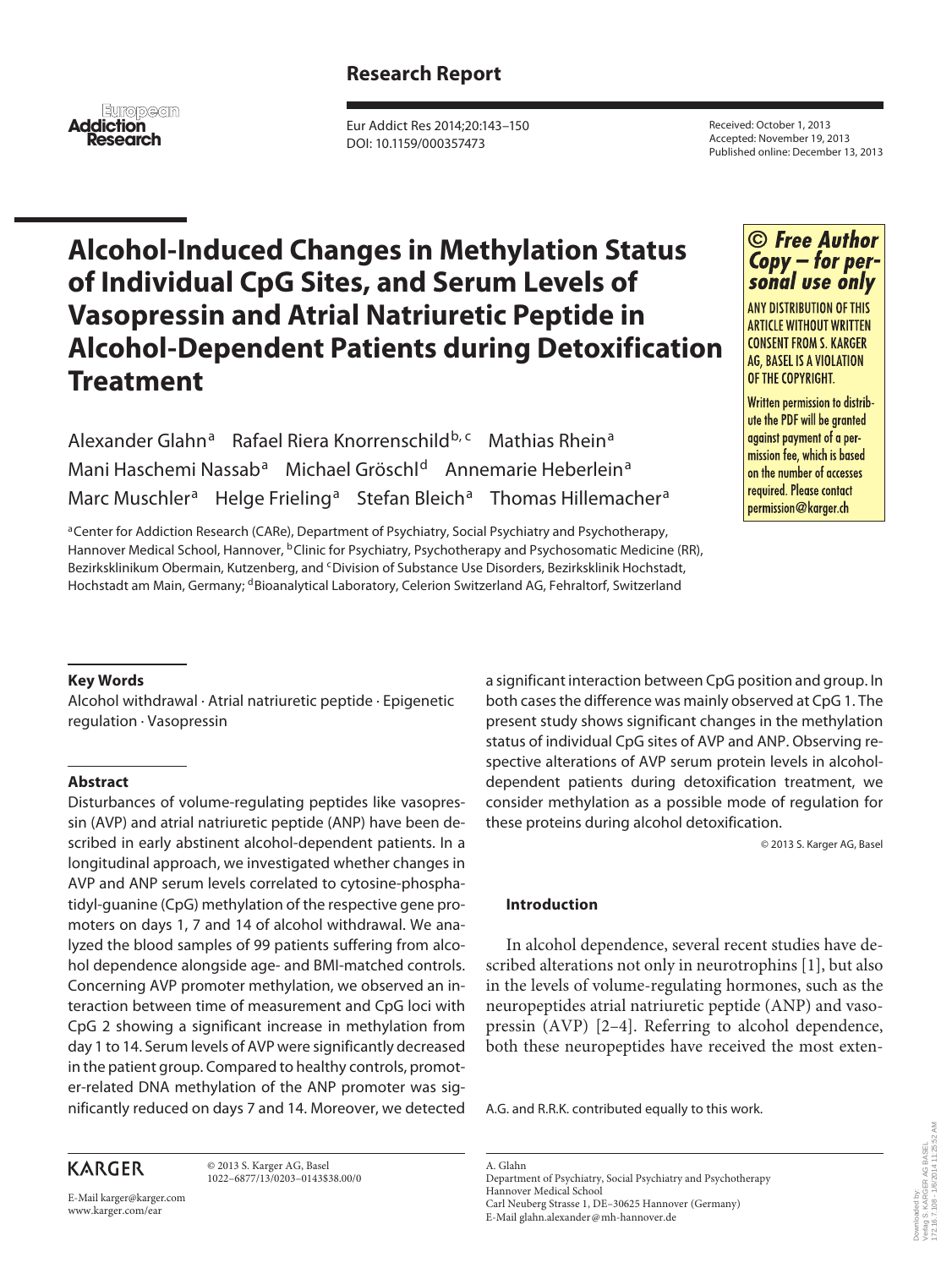sive interest as they are known to exert direct effects on central nervous endocrinological pathways [5]. ANP is known to have strong anxiolytic effects and specific actions on different levels of the hypothalamus-pituitaryadrenocortical (HPA) axis [6, 7] , such as inhibition of corticotropin-releasing hormone (CRH), adrenocorticotropin (ACTH) and cortisol secretion [8]. Contrary to that, AVP is known to enhance memory function and has been proposed to exert anxiogenic effects [9, 10] as well as stimulate CRH and ACTH expression at both the hypothalamic and pituitary levels [11] . Furthermore, studies have demonstrated that AVP is implicated in appetite regulation [12] as well as depression and obsessive behavior [13, 14] . AVP with nucleus paraventricularis hypothalami origin is a direct adrenocorticotrophin secretagogue through its V1b receptor. AVP seems to have special importance under prolonged stress conditions, which are known to be strong predictive factors of depressive disorder and can induce depressive-like symptoms [15]. Moreover, recent studies have demonstrated a role for appetite- and volume-regulating neuropeptides in alcohol dependence, particularly in association with alcohol craving. The peptides leptin, ghrelin, adiponectin, AVP and ANP have been of particular interest because of their central effects on various brain circuits, including the HPA axis [16] . Recent research has also demonstrated that the expression of these peptides in alcohol dependence is, at least partially, regulated by genetic and epigenetic mechanisms. These peptides and their associated circuits provide an intriguing new field for future pharmacological approaches for treating depression, anxiety and, potentially, addictive disorders such as alcohol dependence [16].

 Knowledge on the role of AVP and ANP in alcoholdependent patients is limited. Kiefer et al. [4] investigated changes in the plasma levels of ANP during acute alcohol withdrawal and observed reduced ANP levels in the patient group compared to healthy controls. In contrast to this study, Döring et al. [5] reported an ANP elevation and AVP suppression in recently abstinent alcoholics. Mutschler et al. [17] presented the first data on alcoholdrinking behavior in mice lacking a functional natriuretic peptide (NPR)-A receptor. Natriuretic peptides act within the central nervous system via the natriuretic peptide receptors NPR-A, NPR-B and NPR-C [18]. In that study, NPR-A mutants showed an increased stress-induced alcohol intake and aggravated neurobehavioral symptoms of alcohol withdrawal [17] . Despite the limited number of studies on the alteration of volume-regulating peptides, these studies provided the first evidence for the relevant alterations in alcohol-seeking behavior.

 The mechanisms of long-term regulation of ANP and AVP expression may underlie epigenetic mechanisms. In this context, particularly methylation of cytosine-phosphatidyl-guanine (CpG) sites within the promoter region 5′ before the gene is known to be a common regulative mechanism that alters gene expression and may be important for the cellular expression of these peptides [19] . Regarding volume-regulating peptides, only ANP and AVP have been investigated in terms of epigenetic mechanisms in alcohol dependence so far. There is the general observation of hormone-dependent epigenetic regulation of AVP in the rat brain, indicating that the general mechanism at least involves epigenetic influences [20]. Hillemacher et al. [3] demonstrated that epigenetic control and gene transcription of AVP and ANP were altered in the blood of alcohol-dependent patients compared to healthy controls. Here, a significant hypermethylation of the gene promoter region for AVP was observed that led to no change of mRNA transcription. In contrast, ANP mRNA transcription was significantly elevated in the patient group and was associated with a significant hypomethylation of the corresponding promoter region. Moreover, a significant correlation between promoterrelated DNA methylation of the ANP precursor gene and the extent of craving, as measured with the Obsessive Compulsive Drinking Scale, OCDS, was observed. These findings emphasize the importance of epigenetic alterations for several genes in alcohol dependence, including not only candidate genes of the dopaminergic pathways [21] or cellular chaperone dysregulation [22], but also epigenetic regulation of volume-regulating hormones like AVP and ANP.

 Hillemacher et al. [3] measured promoter-specific DNA methylation status using a methylation-specific endonuclease digestion followed by real-time PCR. Blood samples were taken only once on admission to hospital for detoxification treatment.

 The purpose of our study, taking a longitudinal approach, was to investigate whether mean and individual methylation of the CpG islands of the AVP and ANP gene promoter are changed in alcohol-dependent patients, and whether there is an association between alterations in AVP and ANP serum levels and the investigated changes of methylation of the CpG sites on days 1, 7 and 14 of alcohol withdrawal. To our best knowledge, this is the first investigation on CpG island promoter methylation (mean and methylation of individual CpG sites) of the ANP and AVP genes in the blood of alcohol-dependent patients during alcohol withdrawal via bisulfite sequencing. In comparison to the methylation-specific digestion applied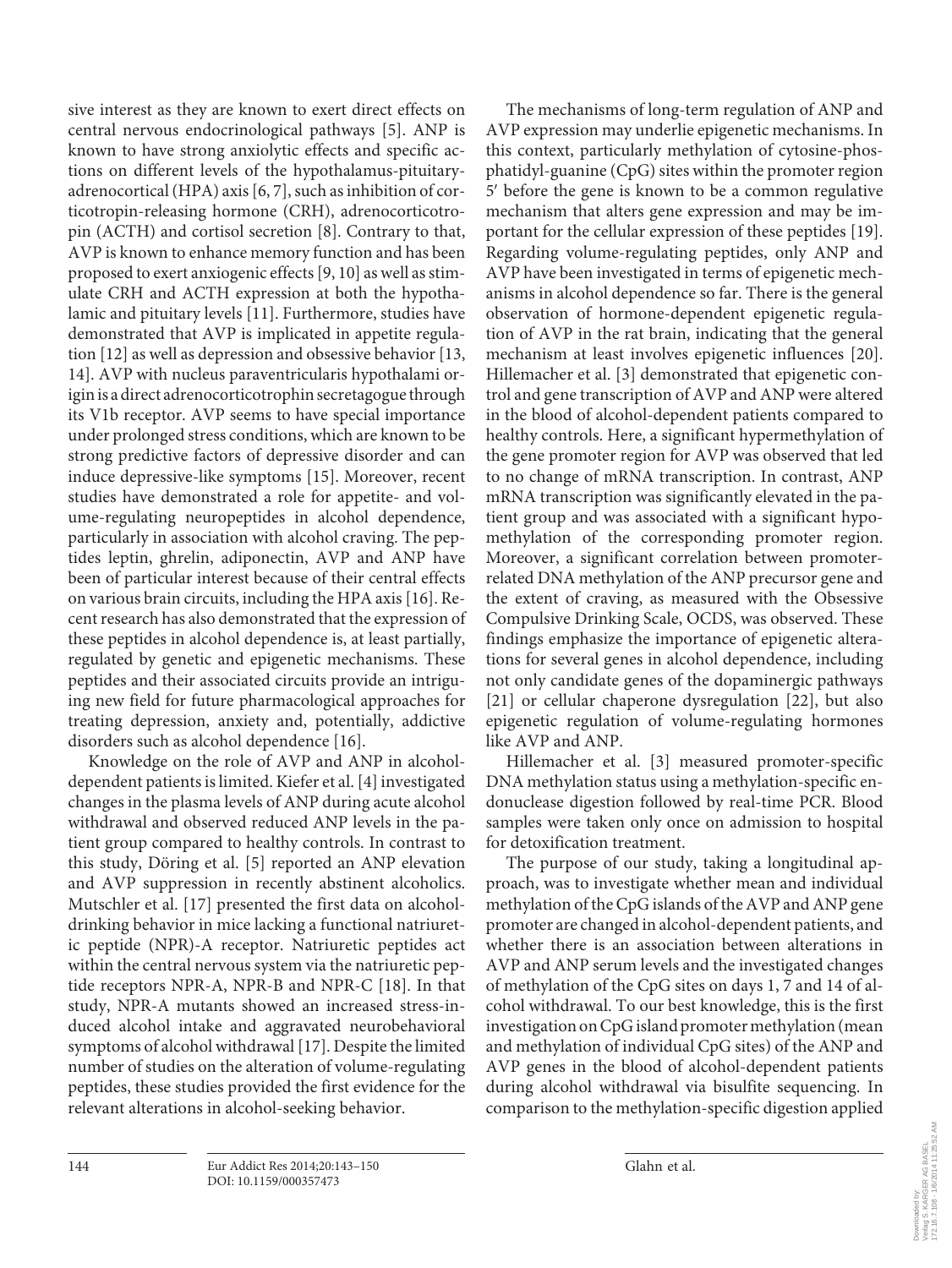|                                                             | Patients<br>$(n = 99)$       | Healthy controls<br>$(n = 101)$ |
|-------------------------------------------------------------|------------------------------|---------------------------------|
| Age, years<br><b>BMI</b>                                    | 43.15(8.24)<br>25.01(4.25)   | 36.35 (15.95)<br>24.34 (3.75)   |
| Smokers, n                                                  | 81                           | 14                              |
| Alcohol dependence, years<br>Daily intake of ethanol, g/day | 9.53(7.95)<br>190.64 (81.83) |                                 |

**Table 1.** Sociodemographic and disease-related data for alcoholdependent patients and healthy controls

 Data are either number (n) or mean values with SD in parentheses.

before, which is a technique limited to a global CpG methylation readout per analysis [22], bisulfite sequencing provides the means of sensitively, measuring different levels of individual methylation rates for a multitude of CpG loci. It is advantageous to reconfirm the results already obtained, thereby broadening the view on the epigenetics of AVP and ANP in the context of alcohol dependence.

### **Materials and Methods**

#### *Study Design*

Alcohol-Dependent Patients and Control Group

 This investigation is part of a large prospective research project on neurobiological mechanisms in alcohol dependence (Studies in Neuroendocrinology and Neurogenetics in Alcoholism, NENA) approved by the local ethics committee of the University of Erlangen-Nuernberg. All participants included in the study gave written informed consent. Each patient suffered from alcohol dependence (as defined by the International Classification of Diseases-10 and Diagnostic and Statistical Manual of Mental Disorders-IV) and was admitted for detoxification treatment to the Hospital for Psychiatry, Psychotherapy and Psychosomatics, Obermain, Germany. Exclusion criteria were concomitant psychiatric illnesses, other substance abuse apart from alcohol or nicotine, cerebral ischemia, cerebral hemorrhage, epilepsy, cardiovascular and renal diseases. All patients underwent a detailed physical examination, a routine laboratory testing and urine drug screening. In the present analysis we included 99 male patients and 101 sex-matched controls. Additional information about the sociodemographic and disease-related data, such as previous daily intake of ethanol and years of drinking, are summarized in table 1.

 *Laboratory Analysis*  Serum Levels of ANP and AVP

 AVP (EIA-3122 DSL; Beckman Coulter, Krefeld, Germany), ANP (Uscn Life Science Inc., Wuhan, China) and cortisol plasma levels were assessed using the DuoSet ELISA Development System.

Analysis of DNA Methylation

 Fasting blood samples were drawn from alcohol-dependent patients on days 1, 7 and 14 between 08:00 and 10:00 h. Ethylenediaminetetraacetic acid blood samples were aliquoted and stored at –80 ° C promptly after collection.

 The following preparation steps for the analysis of CpG-methylation were the same for all blood samples. Extraction from blood and cleanup of genomic DNA was performed using the Nucleo-Mag ® Blood 200 μl DNA Kit (Macherey-Nagel, Düren, Germany).

### Bisulfite Conversion of Genomic DNA and Subsequent Amplification of the AVP and ANP Target Region

DNA samples were bisulfite converted using the EpiTect® 96 Bisulfite Kit (QIAGEN, Hilden, Germany) according to the manufacturer's protocol. Amplification of AVP and ANP target sequences of the purified bisulfite-converted DNA was done through a (semi) nested touchdown PCR. The sequences of oligonucleotides used as bisulfite primers can be found in table 2.

#### (Semi) Nested Reaction Components

 The (semi) nested reaction components used were as follows: 0.4 μl (20 μmol) of the regarding forward primer (F1/F2), 0.4 μl (20 μmol) of the regarding forward primer (RC1/RC2), 1 μl of DNA, 3.2 μl of H<sub>2</sub>O, 5 μl HotStarTaq<sup>®</sup> Master Mix Kit (QIAGEN). This represents a total volume of 10 μl.

The  $T_m$  for the amplification of the bisulfite-primers was set at 70°C (ANP)/60°C (AVP) in the first and second round of the semi-nested polymerase chain reaction. One microliter of amplified product of the first PCR was used as a template for the second PCR.

 Amplification products of the second PCR were purified using the Agencourt<sup>®</sup> AMPure<sup>®</sup> XP magnetic beads (Beckman Coulter). Sequencing of the target fragment was performed using a Big-Dye ® Terminator v3.1 Cycle Sequencing Kit (Applied Biosystems, Foster City, Calif., USA) and an Applied Biosystems/HITACHI 3500xl Genetic Analyzer (Applied Biosystems) according to the manufacturer's instructions.

 The bisulfite-primers #97\_VP and #104-ANP were used for sequencing of the respective genes (table 2). Products of the sequencing PCR were purified using the Agencourt CleanSeq<sup>®</sup> XP magnetic beads (Beckman Coulter) and then used for sequencing. Electropherograms and sequences, detected by the Genetic Analyzer, were analyzed using the specialized epigenetic sequencing methylation analysis software to determine the methylation rates for every CpG locus. All PCRs were performed in a C1000TM Thermal Cycler (BIO-RAD, Hercules, Calif., USA) using the regarding protocols as described above. A Biomek ® NXP (Beckman Coulter) was used for pipetting and transferring steps, as well as purification of DNA and amplified oligonucleotides.

### *Statistical Analysis*

 The mean differences between the ANP and AVP serum levels of the alcohol-dependent patients on days 1, 7 and 14 were calculated using a general linear model for repeated measurements with time as the independent variable and the respective serum levels as dependent variables. Confidence intervals were corrected using the Bonferroni method. Alterations in the mean and the individual methylation of the CpG sites were analyzed by mixed linear modeling using the restricted maximum likelihood method. Methylation was set as a dependent variable, and the individual CpG

 CpG Sites, AVP and ANP in Detoxification of Alcohol-Dependent Patients

)<br>20 Verlag S. KARGER AG BASEL<br>172.16.7.108 - 1/6/2014 11:25:52 AM 172.16.7.108 - 1/6/2014 11:25:52 AMVerlag S. KARGER AG BASEL Downloaded by: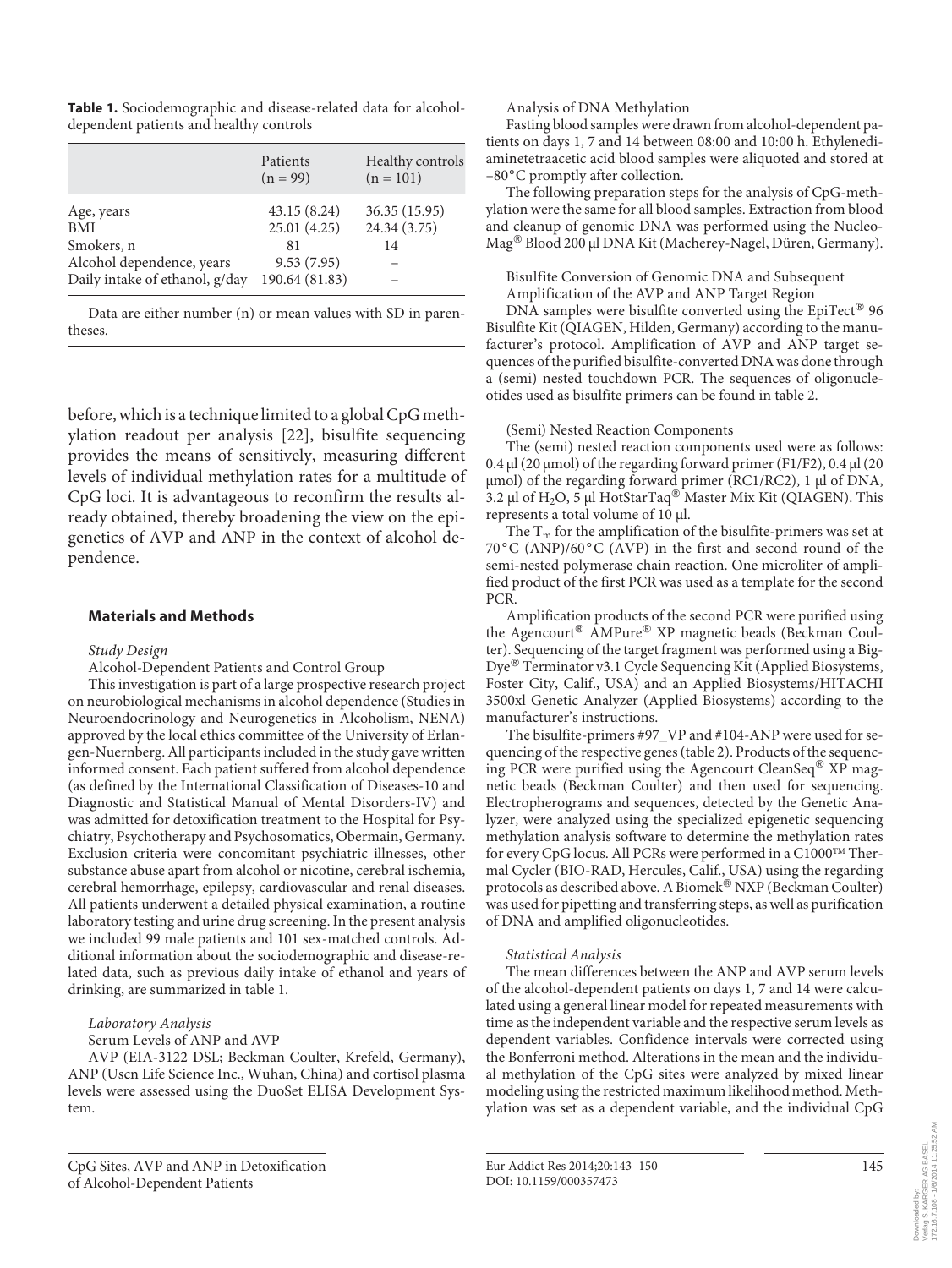**Table 2.** Primer list: ANP and AVP

| Gene | Name                               | Sequence                                                                                                | Gene                                                | Fragment size, bp |
|------|------------------------------------|---------------------------------------------------------------------------------------------------------|-----------------------------------------------------|-------------------|
| ANP  | #101 ANP<br>#102 ANP<br>$#104-AND$ | GGG AAG GAT GTA GAA GGT ATT GAG GGA<br>CTC CCA AAA ATC CAA CCC CCA<br>AAG TTT AGG AAG GGT AGG GGG ATG T | ANP-outer-fwd<br>ANP-outer-rev<br>ANP-inner-fwd_seq | 282               |
| AVP  | #99 VP<br>#98 VP<br>#97 VP         | GAA AGT TTA GAG ATG GTT TTT AGG T<br>CAA CCC TAA AAT AAC CCA CAA TA<br>CAT CCT AAT ACA CAC AAA TAA ACC  | AVP-outer-fwd<br>AVP-outer-rev<br>AVP-inner-rev-seq | 329               |

In the first PCR of ANP gene amplification, #101\_ANP and #102\_ANP were used as primers. In the second PCR, #104-ANP and #102\_ANP were used. For VP gene amplification, #99\_VP and #98\_VP were used in the first PCR, and #99\_VP and #97\_VP were used in the second PCR. The primers used for sequencing are marked with 'seq'. fwd = Forward; rev = reverse.

**Table 3.** Serum levels of ANP and AVP (in ng/μl) during alcohol withdrawal on days 1, 7 and 14, as well as serum levels of the healthy controls

|                            | $\mathbf n$ | Mini-<br>mum | Maxi-<br>mum | Mean     | <b>SD</b>          |  |  |
|----------------------------|-------------|--------------|--------------|----------|--------------------|--|--|
| Patients                   |             |              |              |          |                    |  |  |
| ANPT <sub>1</sub>          | 86          | 5.50         | 3,713.00     | 160.4000 | 433.61388          |  |  |
| ANPT7                      | 92          | 0.90         | 2,375.30     | 122.1467 | 311.55308          |  |  |
| ANDT14                     | 88          | 2.70         | 3,541.60     | 129.5091 | 395.33525          |  |  |
| AVP T <sub>1</sub>         | 99          | 34.50        | 2,899.90     | 517.6687 | 630.26769          |  |  |
| AVP T 7                    | 93          | 13.50        | 2,181.70     | 218.9108 | 291.32950          |  |  |
| AVP T <sub>14</sub>        | 90          | 10.20        | 1,121.30     | 156.2511 | 146.21528          |  |  |
| Valid data                 | 74          |              |              |          |                    |  |  |
| Controls                   |             |              |              |          |                    |  |  |
| ANDT1                      | 91          | 2.40         | 1,780.80     |          | 113.1374 294.06783 |  |  |
| ANP T 7                    | 91          | 2.40         | 1,780.80     | 113.1374 | 294.06783          |  |  |
| ANDT14                     | 91          | 2.40         | 1,780.80     | 113.1374 | 294.06783          |  |  |
| AVPT1                      | 101         | 14.80        | 4,218.90     | 605.1158 | 671.05618          |  |  |
| AVP T 7                    | 101         | 14.80        | 4,218.90     | 605.1158 | 671.05618          |  |  |
| AVPT14                     | 101         | 14.80        | 4,218.90     | 605.1158 | 671.05618          |  |  |
| Valid data                 | 91          |              |              |          |                    |  |  |
| $T =$ Time of measurement. |             |              |              |          |                    |  |  |

sites and days of investigation were set as fixed factors. Likewise, the influence of CpG island methylation on ANP and AVP serum levels was calculated by setting ANP and AVP serum levels as a dependent variable, with methylation of individual CpG sites, mean methylation of all investigated CpG sites and days of investigation as fixed factors. Akaike's information criterion was used to assess the best-fitting covariance structure to model the repeated measurements. In all cases, scaled identity served as the best covariance model. Each patient's number was set as a random factor in order to correct the obtained results on the basis of intrapersonal changes of CpG-site methylation. Further factors were added to the models to define the possible confounding effects of age, BMI or smoking habits – none of these factors or their interactions led to significant changes in our models (data not shown). Confidence intervals were corrected using Bonferroni correction. The data was analyzed using PASW Statistics 20.0 and Graph Pad-Prism TM 5.0 (GraphPad Software, La Jolla, Calif., USA).

# **Results**

# *Vasopressin*

 Methylation of the AVP promoter did not change significantly over the course of detoxification treatment (time:  $F = 1.003$ ;  $p = 0.367$ ). We observed an interaction between time of measurement and  $CpG$  loci (F = 2.225; p < 0.001), with only CpG 2 showing a significant increase in methylation from day 1 to day 14 (Bonferroni corrected t test:  $t = 4.20$ ;  $p < 0.001$ ).

 We found no main effects of group (patients vs. controls) at any time point during treatment (day  $1: F = 0.65$ ;  $p = 0.42$ ; day 7: F = 1.75; p = 0.18; day 14: F = 3.25; p = 0.071). Again, a significant interaction between CpG sites and group occurred (CpG/x:  $F = 8.92$ ;  $p < 0.001$ ; day 7:  $F = 8.76$ ;  $p < 0.001$ ; day 14:  $F = 8.28$ ;  $p < 0.001$ ). CpG sites 2, 10, 11, 14 and 15 differed significantly between controls and patients at baseline. At the end of the detoxification treatment, only CpG 2 differed significantly between controls and patients.

Serum levels of AVP (table 3) were not significantly different between patients and controls on day 1 ( $T = 0.95$ ; p = 0.34). During detoxification treatment, AVP serum levels decreased in the patient group with significant differences visible at days 7 and 14 (p values derived from the Bonferroni post hoc test are provided in fig. 1). We found no significant relationship between AVP serum levels and methylation of the AVP gene promoter (data not shown).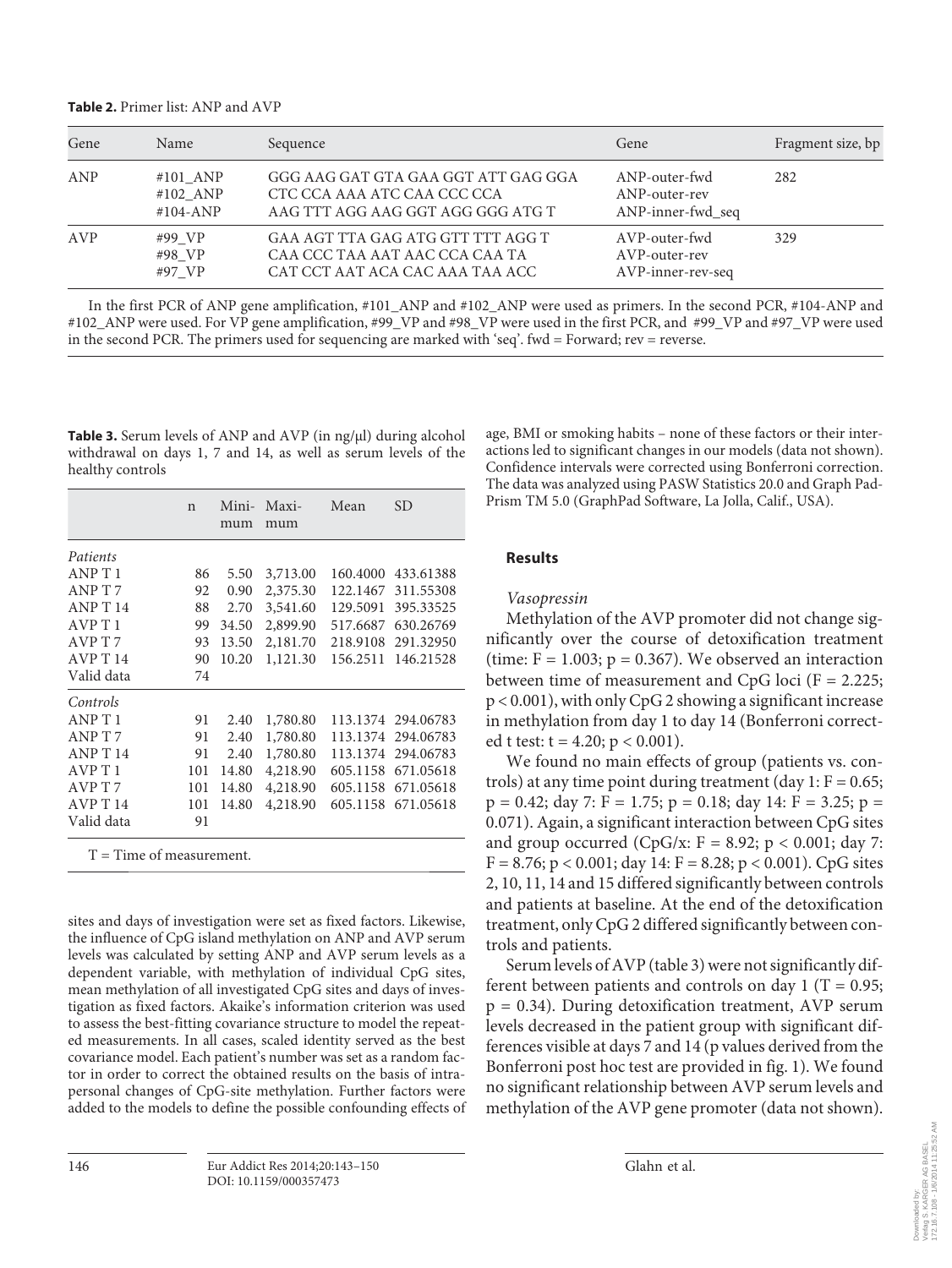

**Fig. 1.** Serum levels of AVP during withdrawal compared to healthy controls. Serum levels of AVP significantly decreased during detoxification treatment. Serum levels of the controls were only taken on day 1 of alcohol withdrawal.

## *Atrial Natriuretic Peptide*

 ANP promoter methylation significantly decreased in the first week of treatment and increased to the height of day 1 at the end of detoxification treatment ( $F = 7.38$ ; p = 0.001; p values of the Bonferroni post hoc test are provided in fig. 2). There was no significant interaction between time and CpG position ( $F = 1.170$ ;  $p = 0.30$ ). Controls showed slightly higher levels of ANP methylation, with the main effect being nearly significant compared to the patients' levels at the first point of measurement ( $F =$ 3.425;  $p = 0.064$ ) and significant differences when compared to patients' levels at day 7 ( $F = 25.65$ ;  $p < 0.0001$ ) and day 14 (F = 4.007; p = 0.046; fig. 2).

 For time points 7 and 14, we also observed a significant interaction between CpG position and group (day  $7: F =$ 5.169;  $p < 0.0001$ ; day 14:  $F = 3.061$ ;  $p = 0.006$ ). The CpGwise post hoc test revealed that in both cases the difference was mainly driven by CpG 1 (fig. 3). Serum levels of ANP in alcohol-dependent patients did not change from day 1 to day 14 of detoxification treatment (RM-ANO-VA: Pilai-Spur =  $0.002$ ; F =  $0.059$ ; df =  $2$ ; p =  $0.943$ ).

## **Discussion**

 This is the first study that reports changes in the methylation status of individual CpG sites of the AVP and ANP gene in alcohol-dependent patients during detoxification treatment. Although methylation status of the AVP promoter did not change significantly over the course of detoxification treatment, we observed an inter-

 CpG Sites, AVP and ANP in Detoxification of Alcohol-Dependent Patients



**Fig. 2.** Mean methylation of the ANP promoter compared to healthy controls during detoxification treatment. Controls showed slightly higher levels of ANP methylation, with the main effect being nearly significant compared to the patients' levels at the first point of measurement, and significant differences when compared to patients' levels at days 7 and 14.  $* p < 0.05$  and  $*** p < 0.0001$ versus controls.



**Fig. 3.** Methylated cytosine fraction of the different CpG sites of the ANP gene during detoxification treatment compared to healthy controls. For time points 7 and 14, we observed a significant interaction between CpG position and group. The CpG-wise post hoc test revealed that in both cases the difference was mainly driven by CpG 1. \*\* p < 0.001 versus controls (Bonferroni post hoc test).

action between time of measurement and CpG loci with CpG 2 showing a significant increase in methylation from day 1 to day 14. According to group comparisons, a significant interaction between CpG sites and group occurred again with methylation of CpG2 being increased over the whole study period in the patient group. To date,

Downloaded by: Verlag S. KARGER AG BASEL 172.16.7.108 - 1/6/2014 11:25:52 AM

Downloaded by:<br>Verlag S. KARGER AG BASEL<br>172.16.7.108 - 1/6/2014 11:25:52 AM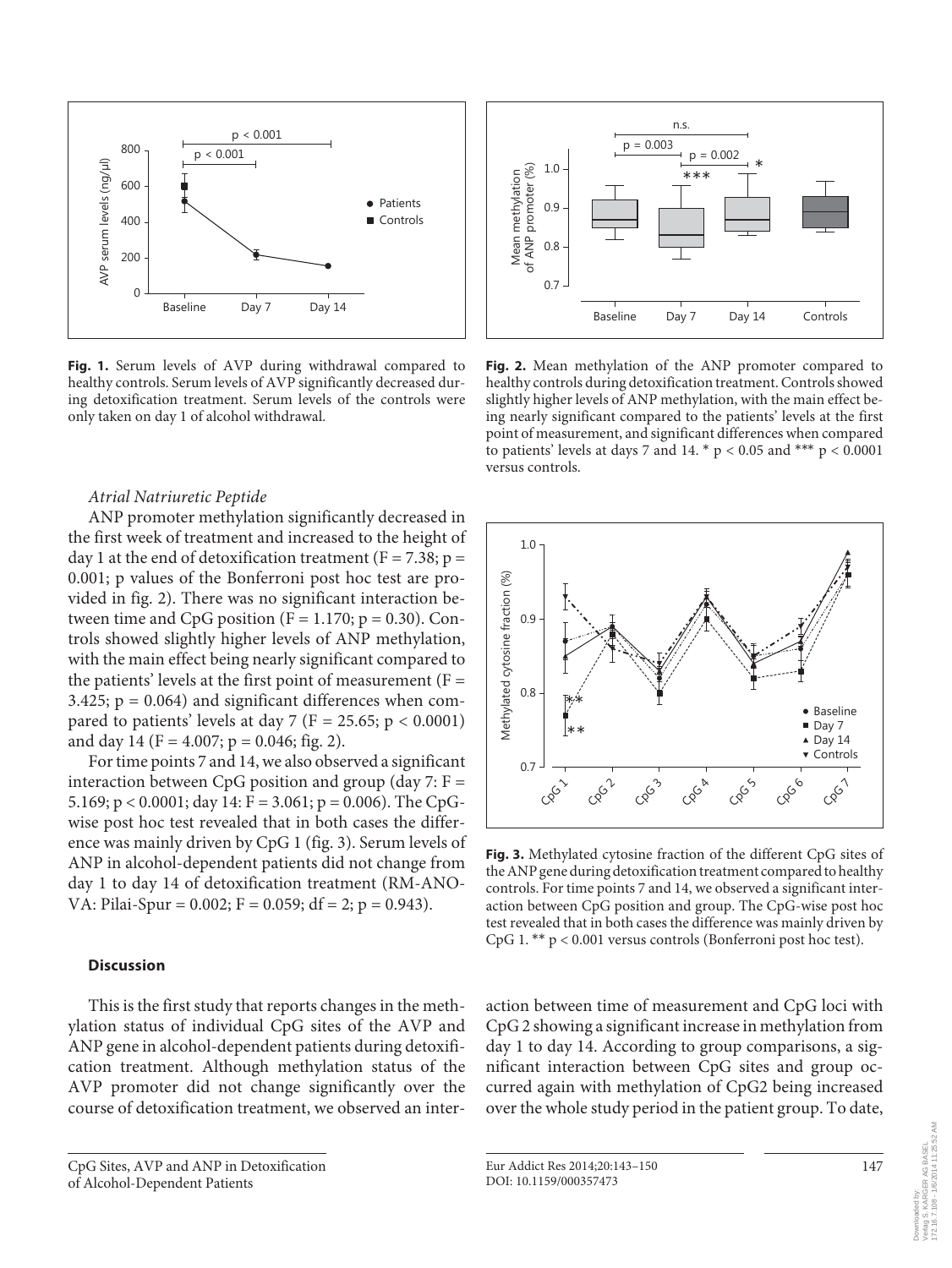promoter-specific DNA methylation of the AVP precursor gene in alcohol dependence has only once been investigated [3]. Here, a significant hypermethylation of the AVP gene promoter region in alcohol-dependent patients has been reported. In this investigation, promoterspecific DNA methylation status was measured using a methylation-specific endonuclease digestion followed by real-time PCR. We used bisulfite sequencing due to its increased sensitivity and precise per-CpG methylation readout. Thus, our study not only corroborates the results of Hillemacher et al. [3], but also indicates that the observed altered AVP promoter methylation might be mainly driven by CpG 2.

 Due to methodological reasons, Hillemacher et al. [3] were not able to obtain a reliable measurement of the protein expression of AVP in serum. Our study revealed significantly decreased serum levels of AVP in patients with alcohol dependence compared to healthy controls. During detoxification treatment, AVP serum levels were reduced at day 1 compared to healthy controls and also further declined during detoxification treatment. This confirms earlier results showing a decrease of AVP serum levels during alcohol withdrawal [5]. Here, the author reported suppressed AVP serum levels in alcohol-dependent patients even over months of alcohol abstinence. Beside a postulated epigenetic influence [3], the persistently decreased basal AVP levels in our patients might additionally be caused by a reduction of vasopressinergic neurons in the water balance-regulating nuclei of the hypothalamus as a consequence of chronic alcohol consumption [23-27]. AVP-synthesizing neurons are also centrally localized [28, 29], originating within the paraventricular nucleus, bed nucleus of the stria terminalis, medial amygdala and suprachiasmatic nucleus. Silva et al. [26] showed that prolonged alcohol intake leads to degeneration of neurons of the hypothalamic magnocellular nucleus of the paraventricular nucleus.

 In our study, the significantly suppressed serum levels of AVP were not associated with changes in the methylation of CpG sites within the AVP gene promoter (data not shown). Furthermore, Hillemacher et al. [3] also reported no correlation between the changes in the hypomethylation within the AVP gene promoter and mRNA expression of AVP. This finding may be explained by the fact that, unlike ANP, AVP is exclusively secreted by the posterior pituitary gland. Hence, measurement of its mRNAexpression in peripheral blood may only be of limited relevance. However, to date, little is known about the contributions of epigenetic mechanisms on the homeostasis of AVP, an issue further studies may address.

 Concerning ANP, a peptide repeatedly shown to be involved in the pathophysiology of withdrawal [4, 30], we detected a significant hypomethylation of the ANP gene promoter region on day 7 in alcohol-dependent patients compared to healthy controls. These results again are in line with the results of Hillemacher et al. [3], who reported a decreased promoter-related DNA methylation of ANP combined with a significantly elevated ANP mRNA expression in alcohol-dependent patients compared to healthy controls. Additionally, we observed a significant interaction between CpG position and group on days 7 and 14. In both cases the CpG-wise post hoc test revealed that the difference was mainly driven by CpG 1 (fig. 3). This result hints towards a more complex network of interactions regulating the expression of ANP since within the timespan of 2 weeks the methylation of this respective part of the promoter only shows deviation from baseline and control levels on day 7. We expect this to be an immediate response to detoxification without prolonged effects on overall protein expression. As ANP is not directly involved in the metabolism of ethanol but postulated to have a role in the pathophysiology of alcohol withdrawal [4], finding serum levels of ANP unchanged is yet another indication of a more complex regulation than proposed. This perspective is also reflected in the literature; while Kiefer et al. [4] reported reduced ANP levels in the patient group during acute alcohol withdrawal compared to healthy controls, Döring et al. [5] observed a persistent ANP elevation in recently abstinent alcoholics. These contradictory results may also be due to the involvement of different study populations – Döring et al. [5] investigated abstinent alcoholics (with a minimum of 2–3 weeks of abstinence), while Kiefer et al. [4] observed patients during alcohol withdrawal, similar to our study design.

 ANP was found not only to be involved in regulating blood pressure and volume through its natriuretic and diuretic properties [29], but is also said to be a relevant component in the neuroendocrine regulation of stress. It attenuates the stress response by inhibiting the HPA system at the hypothalamic, pituitary and adrenocortical level [8, 30, 31]. Moreover, other studies have reported that a dysregulation of ANP plasma level during alcohol withdrawal contributes to symptoms of protracted withdrawal [4]. Patients with decreased ANP plasma concentrations during alcohol withdrawal suffered from more intense and frequent craving as well as from higher anxiety levels [4]. In addition, Hillemacher et al. [3] reported a significant correlation of promoter-related DNA methylation of ANP with the extent of craving.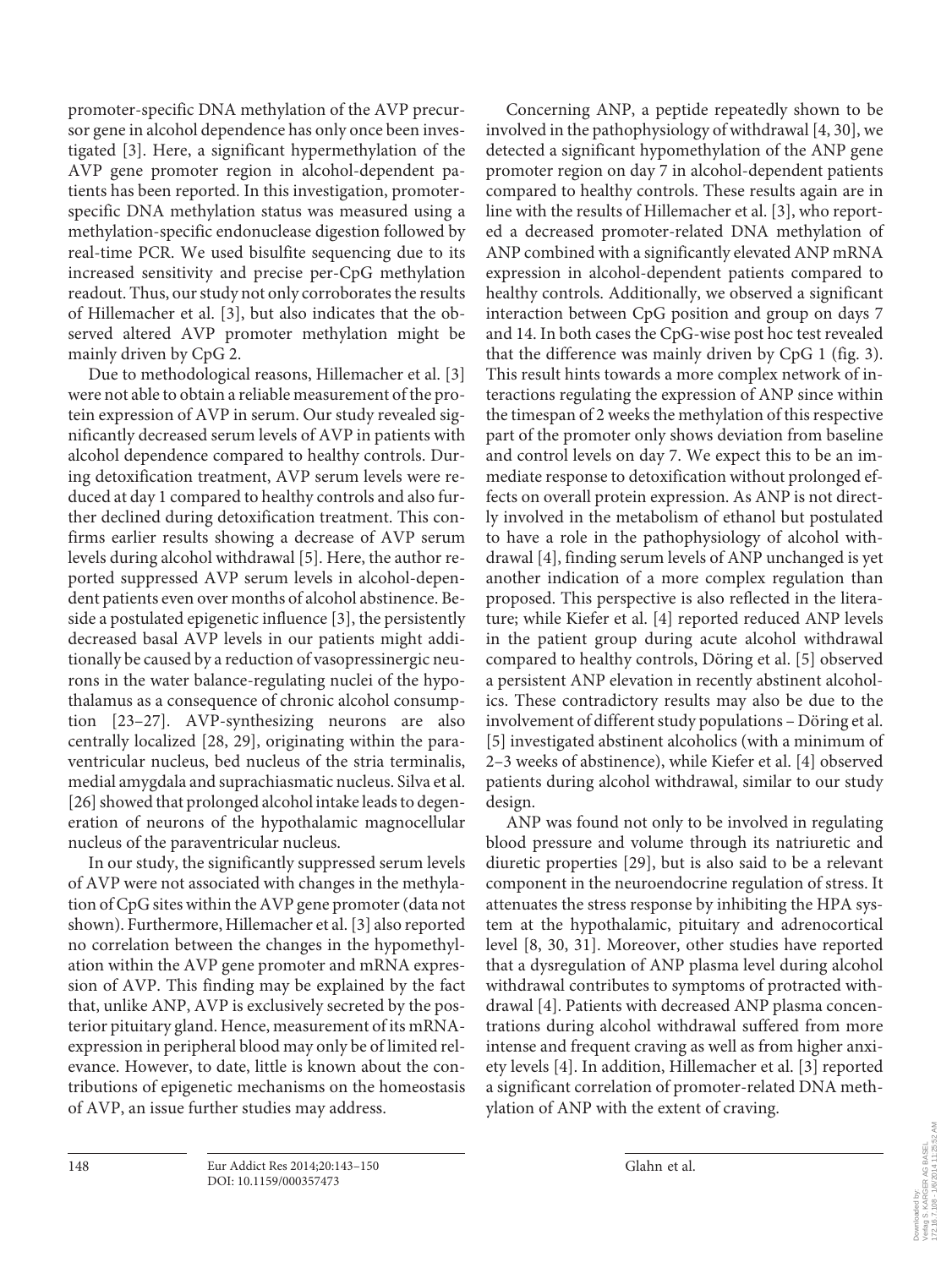In a recent study, Kiefer et al. [32] suggested that ANP plasma concentration is influenced by a variant in GATA-binding protein 4, an ANP transcription factor, with the AA/AG genotype of the single-nucleotide polymorphism rs13273672. In particular, the reduced variability of ANP in carriers of at least one G allele, as observed by Kiefer et al. [32], may be indicative of diminished metabolic responsiveness and consequently a reduced ANP synthesis. These interesting data suggest an effect on ANP plasma concentration depending on the allelic predisposition [32], supposedly further complementing the yet elusive mechanism of ANP regulation. Future gene expression and replication studies should examine the interactions between ANP plasma levels and the HPA axis. Aside of genetic regulation effects, ANP is also known to be regulated by selective blood brain barrier transporters, forming additional means of regulation towards the periphery [33] .

 There are several limitations in regard of the scope of this study. Hormone levels tend to vary in cycles depending on many factors such as age, sex, general physiology and the alcoholic subtype. The interindividual differences in hormone regulation lead to the variance of measurement observed, especially in the serum level measurements. Both proteins are not directly involved in the ethanol metabolism but rather control the peripheral reactions on a more holistic level, being therefore influenced by a multitude of other regulative stimuli.

 Another crucial but unavoidable drawback in patient studies is the tissue of investigation. Since both ANP and AVP are expressed in the brain and transported to the site

of effect through the blood, investigating the methylation of both peptide promoters in blood cells could potentially diverge from the neuronal context and needs to be evaluated by additional studies including both tissues. In spite of this caveat, variation of promoter methylation was found to bear unexpected similarities between blood and brain [34] .

 Future studies are needed to map ethanol-induced changes in the methylation status of individual CpG sites and determine the functional links between ethanol-induced changes in methylation status in specific CpG sites and transcription factor accessibility to DNA promoter in the regulation of gene expression. Moreover, investigations of the long-term course of methylation of CpG sites of the ANP and AVP promoter in alcohol-dependent patients withdrawn from alcohol, and comparison with healthy controls, will be necessary in order to interpret these preliminary results correctly.

## **Acknowledgments**

 We express our gratitude for the financial support that we partially received from the 'Erlanger Leistungsbezogene Anschubfinanzierung und Leistungsfinanzierung' (ELAN-Fonds).

### **Disclosure Statement**

 All authors report no biomedical financial interests or potential personal conflicts of interest.

### **References**

- 1 Kohler S, Klimke S, Hellweg R, Lang UE: Serum brain-derived neurotrophic factor and nerve growth factor concentrations change after alcohol withdrawal: preliminary data of a case-control comparison. Eur Addict Res 2013;19:98–104.
- 2 Hillemacher T, Bayerlein K, Wilhelm J, Poleo D, Frieling H, Ziegenbein M, Sperling W, Kornhuber J, Bleich S: Volume intake and craving in alcohol withdrawal. Alcohol Alcohol 2006;41:61–65.
- 3 Hillemacher T, Frieling H, Luber K, Yazici A, Muschler MA, Lenz B, Wilhelm J, Kornhuber J, Bleich S: Epigenetic regulation and gene expression of vasopressin and atrial natriuretic peptide in alcohol withdrawal. Psychoneuroendocrinology 2009;34:555–560.
- 4 Kiefer F, Andersohn F, Jahn H, Wolf K, Raedler TJ, Wiedemann K: Involvement of

plasma atrial natriuretic peptide in protracted alcohol withdrawal. Acta Psychiatr Scand 2002;105:65–70.

- 5 Döring WK, Herzenstiel MN, Krampe H, Jahn H, Pralle L, Sieg S, Wegerle E, Poser W, Ehrenreich H: Persistent alterations of vasopressin and N-terminal proatrial natriuretic peptide plasma levels in long-term abstinent alcoholics. Alcohol Clin Exp Res 2003;27:849–861.
- 6 Strohle A, Feller C, Strasburger CJ, Heinz A, Dimeo F: Anxiety modulation by the heart? Aerobic exercise and atrial natriuretic peptide. Psychoneuroendocrinology 2006; 31: 1127–1130.
- 7 Wiedemann K, Jahn H, Yassouridis A, Kellner M: Anxiolyticlike effects of atrial natriuretic peptide on cholecystokinin tetrapeptide-induced panic attacks: preliminary findings. Arch Gen Psychiatry 2001;58:371–377.
- 8 Antoni FA, Hunter EF, Lowry PJ, Noble JM, Seckl JR: Atriopeptin: an endogenous corticotropin-release inhibiting hormone. Endocrinology 1992;130:1753–1755.
- 9 Laczi F, Valkusz Z, Laszlo FA, Wagner A, Jardanhazy T, Szasz A, Szilard J, Telegdy G: Effects of lysine-vasopressin and 1-deamino-8- D -arginine-vasopressin on memory in healthy individuals and diabetes insipidus patients. Psychoneuroendocrinology 1982;7:185–193.
- 10 Landgraf R: Neuropeptides in anxiety modulation. Handb Exp Pharmacol 2005;169:335– 369.
- 11 Mazzocchi G, Malendowicz LK, Rebuffat P, Tortorella C, Nussdorfer GG: Arginine-vasopressin stimulates CRH and ACTH release by rat adrenal medulla, acting via the V1 receptor subtype and a protein kinase C-dependent pathway. Peptides 1997;18:191–195.

 CpG Sites, AVP and ANP in Detoxification of Alcohol-Dependent Patients